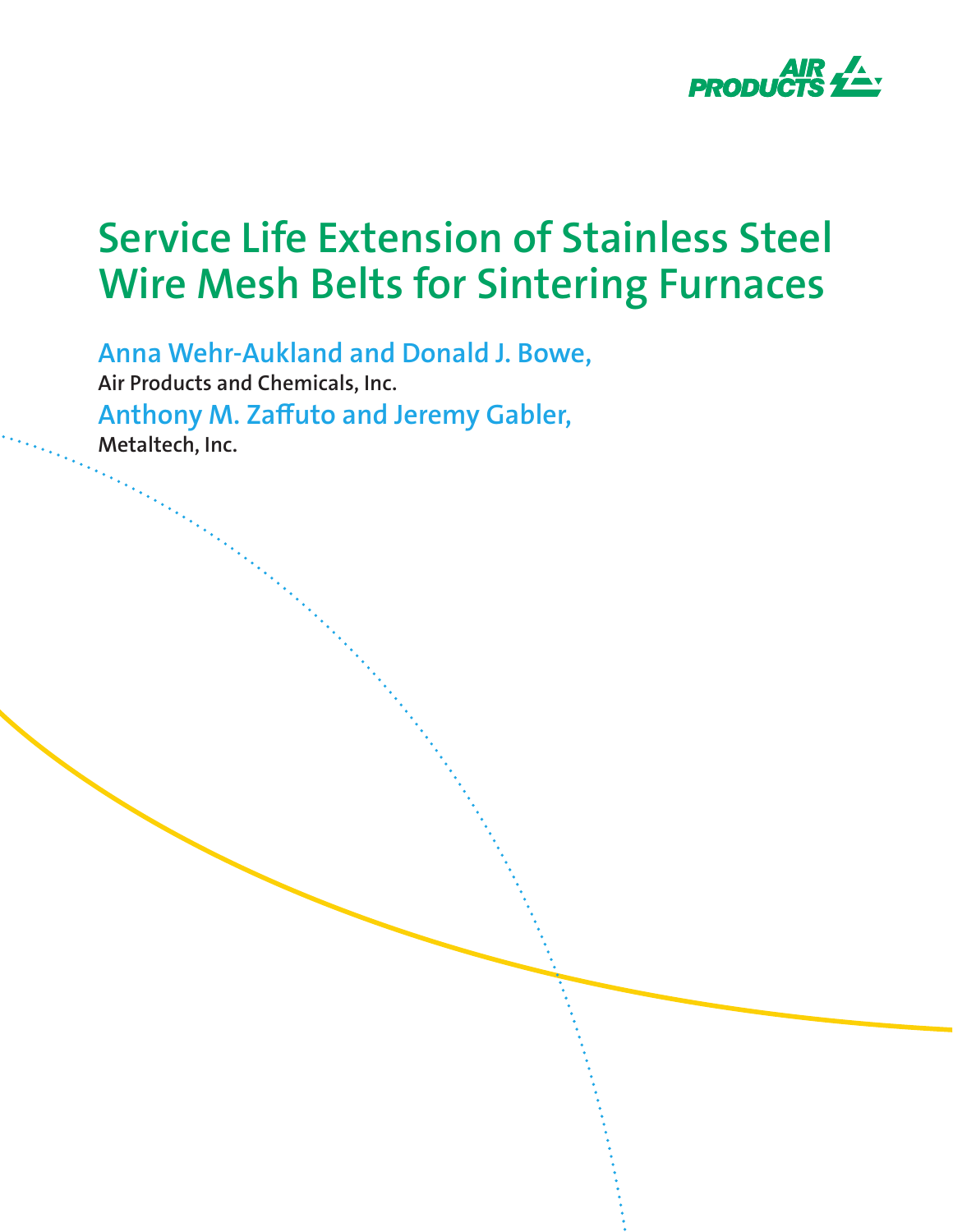## **SERVICE LIFE EXTENSION OF STAINLESS STEEL WIRE MESH BELTS FOR SINTERING FURNACES**

**Anna Wehr-Aukland and Donald J. Bowe, Air Products and Chemicals, Inc. Anthony M. Zaffuto and Jeremy Gabler, Metaltech, Inc.** 

#### **ABSTRACT**

The service life of stainless steel wire mesh belts in sintering furnaces is limited, because material deterioration results in wire fracture. A newly developed humidification system establishes a furnace atmosphere that maintains a protective oxide scale on the belt surface throughout the sintering process and at the same time creates an environment that is reducing to the sintered metal compact. This work includes thermodynamic calculations of the furnace atmosphere dew points that satisfy these oxidation / reduction criteria. Scanning Electron Microscopy, combined with Energy-dispersive X-ray Analysis, and mechanical testing methods have been used to compare belts that have undergone the same length of service in a nitrogen-hydrogen atmosphere and in an atmosphere that was modified using the newly developed humidification method. The material examinations have revealed that the new humidification system significantly extends the service life of stainless steel belts.

#### **INTRODUCTION**

Wire mesh belts are used to convey powder metal parts through continuous sintering furnaces. The most important aspect of mesh belt performance, which affects manufacturing costs and downtime, is service life. Different approaches have been investigated to extend service life of conveyor mesh belts, including material selection [1, 2], design-related factors, such as shape of the wire used to produce spiral loops [3] and modification of furnace atmosphere [4]. The alloy recommended by belt manufacturers as a cost- effective solution and commonly used for high temperature belt applications, such as copper brazing and powder metal sintering, is austenitic AISI Type 314 stainless steel (Table I).

| <b>Fabic 1.</b> Chemical Composition of Bianness Bleef (Weight 707 T21) |      |      |       |       |               |                  |           |
|-------------------------------------------------------------------------|------|------|-------|-------|---------------|------------------|-----------|
| Designation                                                             |      | Mn   |       | N.    | ا د           |                  |           |
| Type 314                                                                | 0.25 | 2.00 | 0.045 | 0.030 | $1.50 - 3.00$ | $\mid$ 23.0-26.0 | 19.0-22.0 |
|                                                                         | max. | max. | max.  | max.  |               |                  |           |

**Table I**: Chemical Composition of Stainless Steel (weight %) [5]

Material degradation of a stainless steel belt during prolonged service in a sintering furnace is inevitable. The belt is nitrided by nitrogen from the nitrogen-based sintering atmosphere and carburized by carbon-bearing compounds that form during delubrication of powder metal parts. High temperature degradation phenomena involving creep, oxidation, carburization and nitridation are characteristic of austenitic stainless steels [6-8]. Carburization and nitridation lead to internal carbide and nitride precipitation, which may result in serious embrittlement [6-8]. Nitridation, carburization, deformation and abrasive wear are well recognized phenomena that contribute to wire mesh belt failure [1, 2, 4, 6]. Conveyor belts are taken out of service due to excessive cambering or rupture of spiral loops or cross-rods. In its final deterioration stage, the belt material becomes extremely brittle.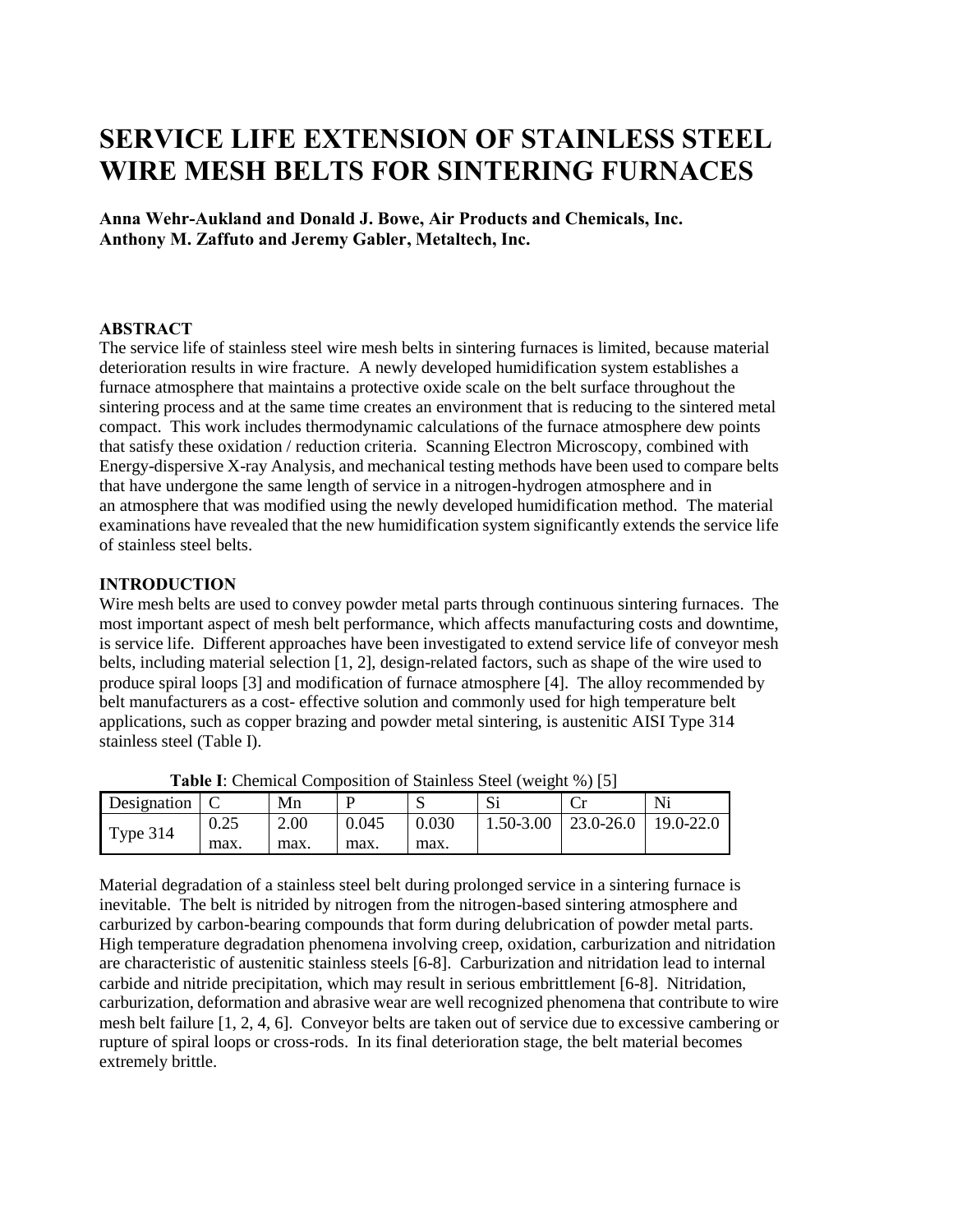Stainless steels are protected from the corrosive effect of the environment, including carburization and nitridation, by a uniform surface layer of chromium oxide [6, 8]. However, in the high heat zone of a sintering furnace operating with a typical nitrogen-6% hydrogen atmosphere, the reducing environment destroys the protective chromium oxide scales. The belt is then re-oxidized as it passes through the lower temperature, more oxidizing cooling zone. Therefore, the belt is exposed to cyclic oxidation and reduction within the furnace. It has been observed that the service life of a stainless steel mesh belt can be extended by increasing the moisture content of a typical nitrogen-hydrogen sintering atmosphere [4]. The dew point of the atmosphere in the high heating zone of the furnace can be increased to maintain chromium oxide scales on the belt surface [4]. Moisture content that corresponds to the properly adjusted dew point does not result in decarburization of the parts being sintered [4].

In view of the described effects, this paper discusses the degradation of AISI Type 314 stainless steel belts exposed to two types of nitrogen-based atmospheres in a sintering furnace: a typical nitrogen-6% hydrogen gas mixture and a modified gas mixture of a similar composition. The modified furnace atmosphere was established using a newly developed cost effective humidification system. The atmosphere is modified to maintain a protective chromium oxide scale on the belt surface during the entire sintering process and at the same time prevent oxidation and decarburization of the sintered components.

#### **PROCEDURE**

Two wire mesh belts after 35 and 49 weeks of service in the same continuous sintering furnace were compared in this study. Both 12 inch wide belts with welded edges were made of AISI Type 314 stainless steel and were purchased from the same supplier. Chemical compositions of both belts are shown in Table II. The designation of the belts used in these study was BEF-36-10-8-10, which stands for balanced extra flat weave with 36 spiral loops per foot of width and 10 cross-rods per foot of length, 8 gauge rod and 10 gauge spiral.

| Tunis III Chemieni Componice di cent Di min De l'Illien d                                                   |  |    |  |  |  |  |  |  |
|-------------------------------------------------------------------------------------------------------------|--|----|--|--|--|--|--|--|
| Belt                                                                                                        |  | Mn |  |  |  |  |  |  |
| B1 (Standard Atmosphere) $\vert 0.06 \vert 1.51 \vert 0.021 \vert < 0.001 \vert 2.10 \vert 23.2 \vert 18.6$ |  |    |  |  |  |  |  |  |
| B2 (Modified Atmosphere)   0.03   1.83   0.018   0.001   2.33   23.2   19.4                                 |  |    |  |  |  |  |  |  |

**Table II**: Chemical Composition of belts B1 and B2 (weight %)

The industrial furnace employed in this evaluation was used for sintering parts pressed from various ferrous PM materials, including MPIF F-0000, F-0005, F-0008, FC-0205, FC-0208, and FN-0205, in a nitrogen-hydrogen atmosphere at 1129 °C (2065 °F), at the belt speed of about 99 mm/min (3.9 ipm).

These belts were pre-conditioned using the following conventional procedure, prior to using them for the sintering processes. During the pre-conditioning, the belts were heated in 55.6 °C (100 °F) increments per belt revolution under a nitrogen atmosphere (nitrogen flow was reduced by over 2 times as compared to the normal operating conditions). Each temperature was maintained for a period of 2 hours. At about 927° C (1700 °F), the furnace atmosphere was changed to the nitrogen – hydrogen based atmosphere corresponding to the long-term sintering experiment, which was different for each belt. Stepwise heating was continued until reaching the normal operating temperature of 1129 °C (2065 °F).

Two long-term sintering belt trials were carried out to test the belt in the presence of different nitrogen-hydrogen atmospheres. These atmospheres were introduced through an inlet port in the transition zone that was located between the high heating and cooling zones of the furnace. The first experiment was conducted using the standard nitrogen-hydrogen atmosphere containing 6% (by volume) hydrogen. Samples of the furnace atmosphere taken at different time intervals revealed that it contained less than 3 ppm oxygen and the dew point of the atmosphere in the high heating zone was  $-51^{\circ}$ C (-60 °F). The second trial was carried out employing a newly developed humidification system. Analysis of the atmosphere in the high heating zone of the empty furnace revealed that the resulting atmosphere contained about 6.3 % hydrogen and 0.3% carbon monoxide. No carbon dioxide or methane was detected using an infrared tri-gas  $(CO, CO<sub>2</sub>)$ , and  $CH<sub>4</sub>$ ) analyzer. The dew point of the furnace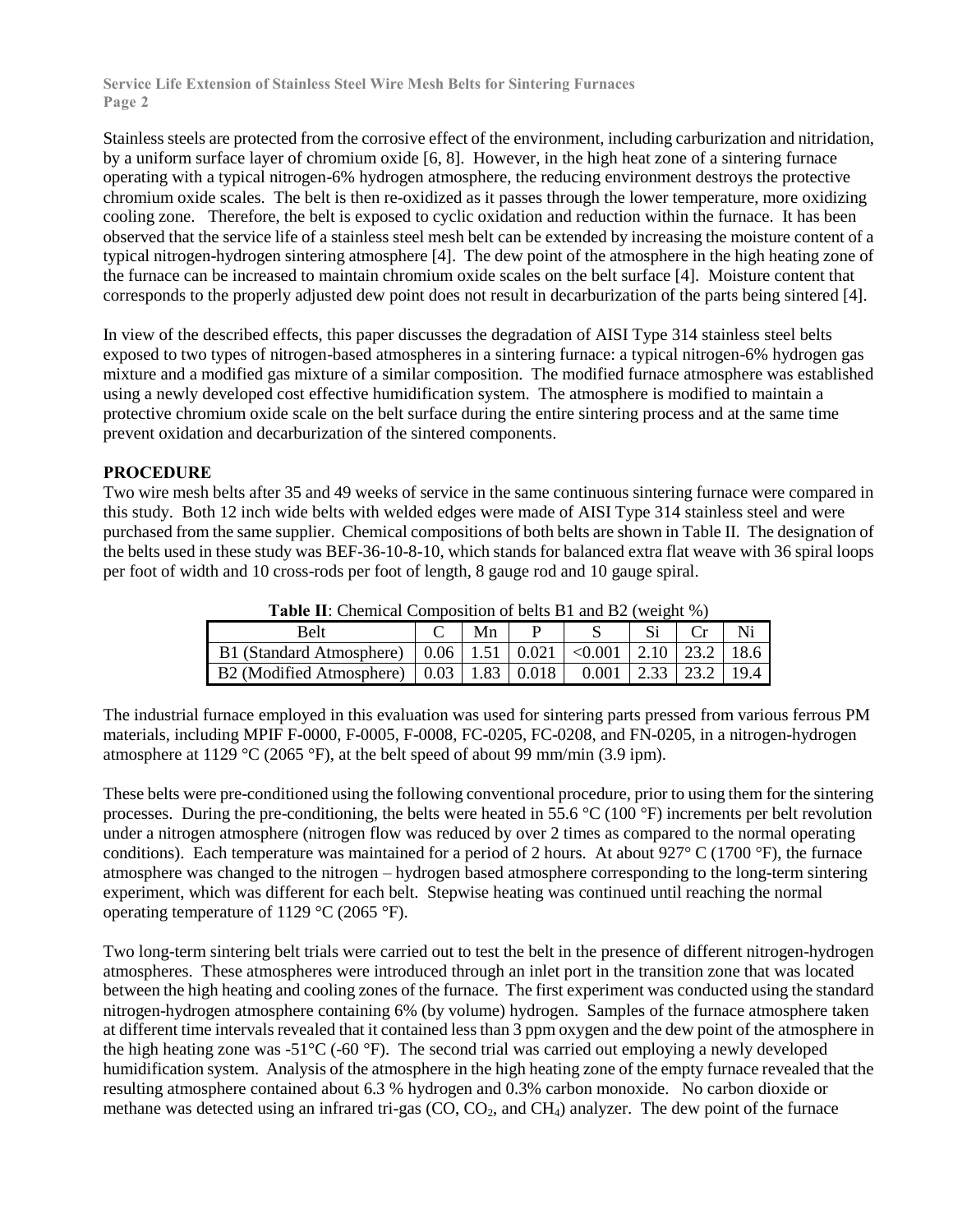atmosphere was monitored by repeated analyses of the furnace atmosphere throughout this long-term sintering experiment. The dew point was maintained between -40 to -37  $\mathrm{^{\circ}C}$  (-40 to -35  $\mathrm{^{\circ}F}$ ).

Samples from the belts used in the two trials were taken at 17, 31, 35 and 45 weeks of service. The material examinations performed on them included: microstructure analysis, tensile tests, microhardness tests and chemical composition (nitrogen and carbon concentrations) analysis. Microstructural analysis was conducted using optical microscopy (OM) and scanning electron microscopy combined with energy-dispersive X-ray microanalysis (SEM/EDX). SEM-EDX imaging was carried out using a JEOL 5910LV scanning electron microscope. The mounted cross-sections of belt wires and cross-rods were examined after applying a thin palladium-gold coating. Backscattered electron images and spectral maps were collected at either a 5 kV or 20 kV accelerating voltage. Metallographic samples for OM, SEM/EDX examinations and microhardness testing were prepared by mounting, grinding and polishing the spiral wires and cross-rods using standard practices. Tensile tests were conducted on cross-rods removed from the belt samples at 35 and 45 weeks of service in the sintering furnace following ASTM standards A370-10 and E8-09 [9, 10]. Confidence intervals at the 95% level were calculated for tensile strength, yield strength and elongation for at least 5 samples. Nitrogen and carbon concentrations of the spiral wires and cross-rods were determined using inert gas fusion / thermal-conductivity and combustion / infrared methods, respectively.

In addition to the examinations of the belts, the sintered parts were evaluated using standard quality control methods, including apparent hardness HRC tests and dimensional measurements. Statistical analysis was conducted on two part types made of MPIF FN-0205 material to investigate if the change from the standard to the modified atmosphere resulted in statistically significant differences in the apparent hardness and dimensions.

#### **RESULTS AND DISCUSSION**

#### *Precipitation*

OM and SEM examinations of the spiral wires and cross-rods from belt B1 operated in the standard furnace atmosphere and belt B2 after service in the modified atmosphere revealed precipitates on grain boundaries and within grains. These precipitates were not observed in the microstructure of the belt in the as-received condition. The concentration and size of large particles and the length of continuous chains of particles on grain boundaries increased with service time (Figure 1).



**Figure 1.** Representative microstructures of the central areas of the spiral wire B1 (standard atmosphere), transverse cross-sections, backscattered electron images (BEC): (a) 31 weeks in service; (b) 35 weeks in service; (c) 49 weeks in service.

Even though the precipitates were observed in the microstructures of both belts B1 and B2, the concentration and size of the particles, and the length of the continuous chains of particles in the cross-sections representing the same service times, were higher in the specimens from the standard atmosphere (Figure 2).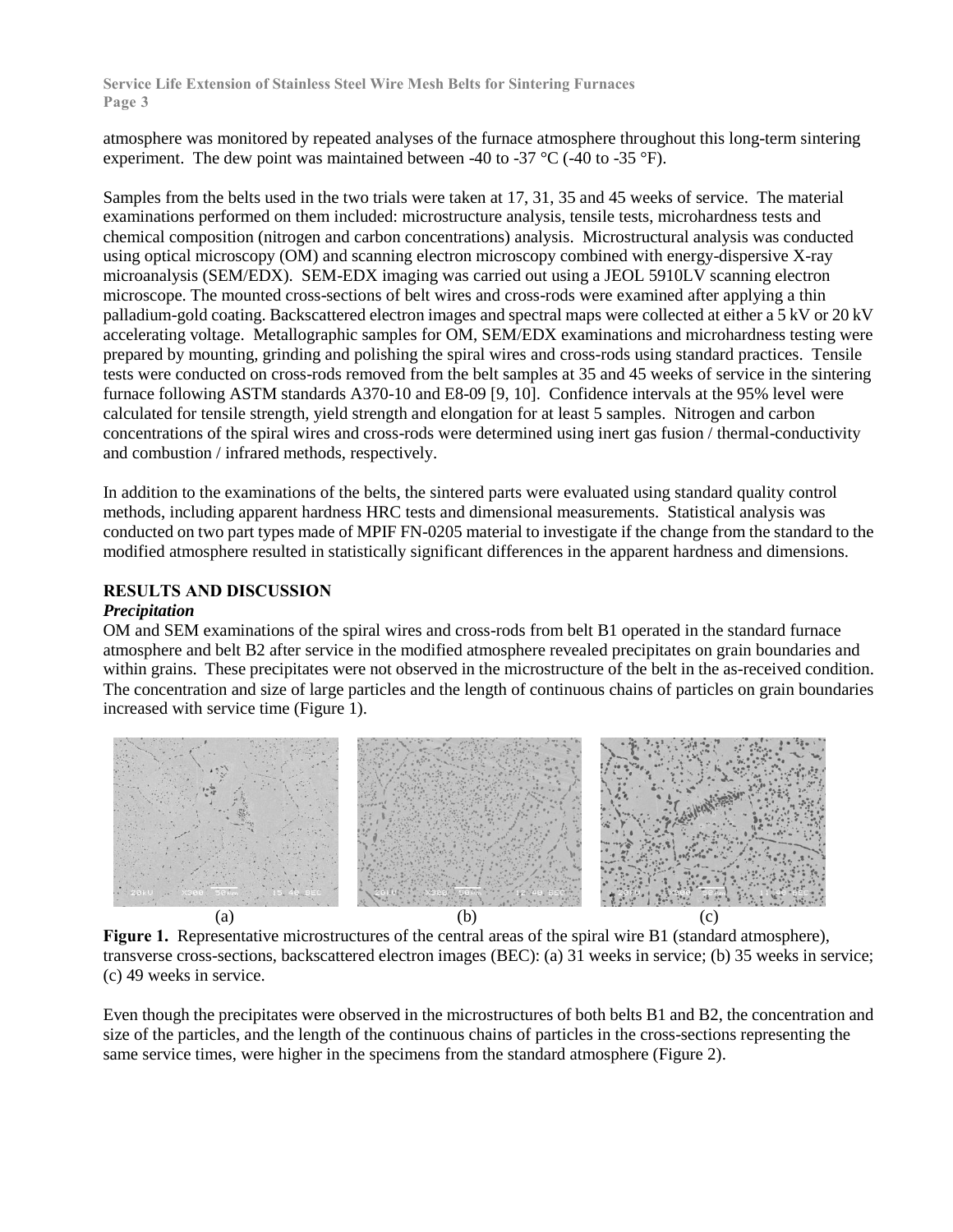

**Figure 2.** Central areas of the cross-rods after 35 weeks in service, transverse cross-sections, BEC: (a) belt B1 (standard atmosphere); (b) belt B2 (modified atmosphere).

SEM/EDX microanalysis revealed that the particles on grain boundaries and within grains consist of chromium and carbon, or chromium, carbon and nitrogen, or chromium and nitrogen, which indicates that they are chromium or chromium-rich carbides, carbonitrides, or nitrides. Examples of chromium or chromium-rich carbonitrides in the microstructure of belts B1and B2 after 49 weeks of service are shown in Figures 3 and 4, respectively.

Increasing concentration and size of carbides, carbonitrides and nitrides with time is related to carburization and nitridation of the belt material during service in the sintering furnace. Higher concentration and size of the particles and the length of the continuous chains of particles on the grain boundaries in the microstructure of belt B1, as compared to the corresponding samples of belt B2, indicate that the deterioration of belt B1, which was exposed to the standard atmosphere, is more advanced.



**Figure 3.** Transverse cross-section (central area) of the spiral wire from belt B1 after 49 weeks of service in the standard atmosphere, overlays of chromium (Cr), carbon (C) and nitrogen (N) on backscattered electron image, original magnification was 1500 times, accelerating voltage was 5 kV: (a) Cr (cyan); (b) C (yellow); (c) N (red).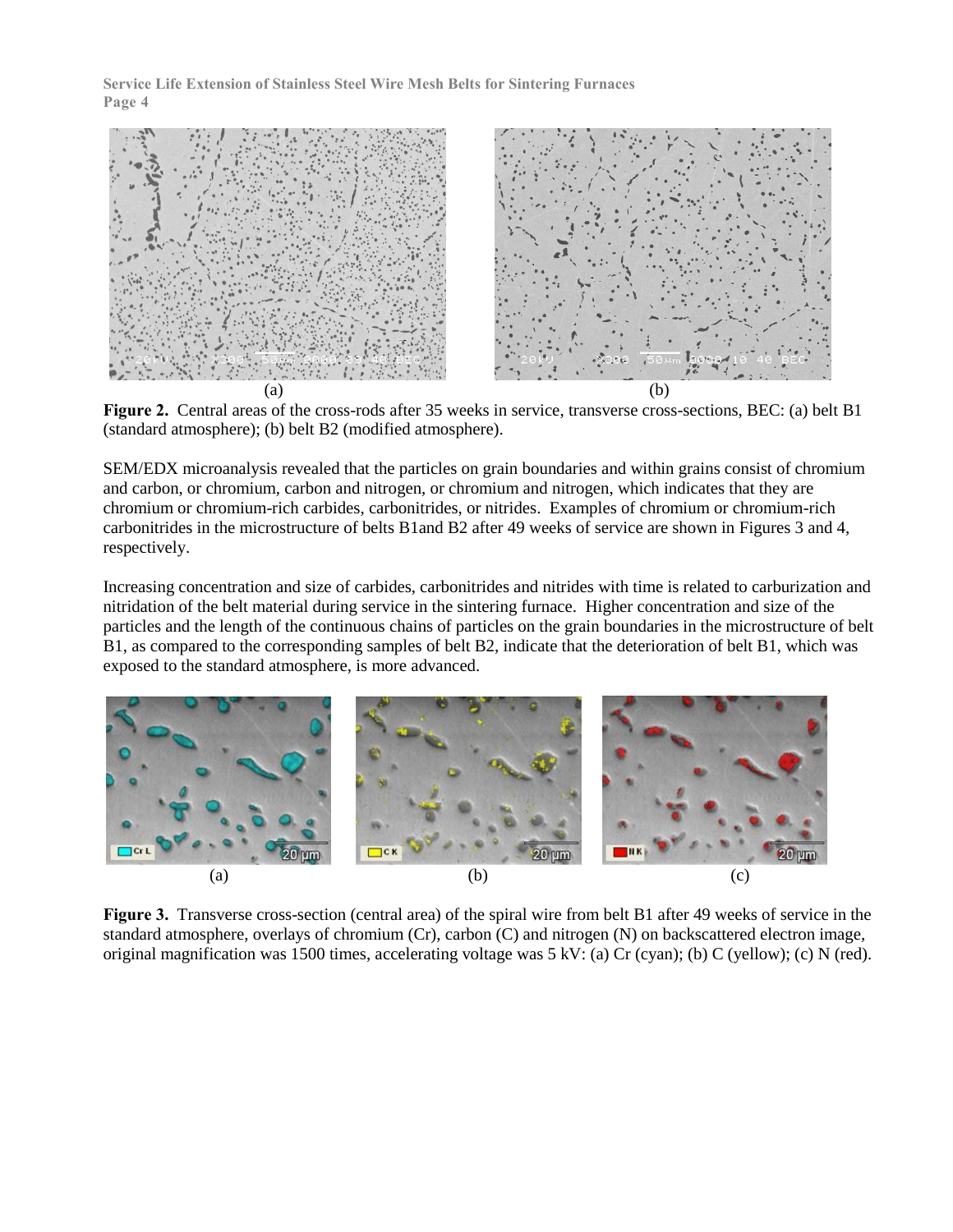

**Figure 4.** Transverse cross-section (central area) of the spiral wire from belt B2 after 49 weeks of service in the modified atmosphere, overlays of chromium (Cr), carbon (C) and nitrogen (N) on backscattered electron image, original magnification was 1500 times, accelerating voltage was 5 kV: (a) Cr (cyan); (b) C (yellow); (c) N (red).

#### *Surface Oxide Scales, Chromium-depleted Zone and Internal Oxidation*

SEM/EDX examinations of the oxide scales formed on the surface of the two belts (B1 and B2) during service in the sintering furnace revealed that the surface layers were composed of chromium and manganese-containing oxides. An example of the oxide scale on the belt after service in the standard atmosphere is shown in Figure 5. The oxide scale on belt B1 after 49 weeks of service in a standard atmosphere contained an iron-rich outer oxide layer (Figures 5f and 6a). The iron-rich outer oxide layer was not observed on the surface of belt B2 after service in the modified atmosphere (Figure 6b). An iron-rich oxide layer grows faster than the oxide that is rich in chromium [8]. Therefore, iron-rich oxide scales are not as protective as chromium-rich oxides.

On belt B2 after 35 weeks of service in the modified atmosphere, a virtually continuous silicon oxide layer was detected under the chromium-manganese oxide scale (Figure 6c). A silicon oxide layer can provide additional protection from the corrosive environment. A nearly continuous inner oxide layer may form at high oxidation temperatures at silicon concentrations of 1.5 to 2.5%, which is the case with AISI Type 314 steel [5, 6].



**Figure 5.** Surface and subsurface area of the spiral wire of belt B1 after 49 weeks in service, transverse cross-section, original magnification was 500 times, accelerating voltage was 20 kV: (a) backscattered electron image (BEC); (b) overlay of chromium on BEC; (c) overlay of manganese on BEC; (d) overlay of silicon on BEC; (e) overlay of oxygen on BEC; (f) overlay of iron on BEC.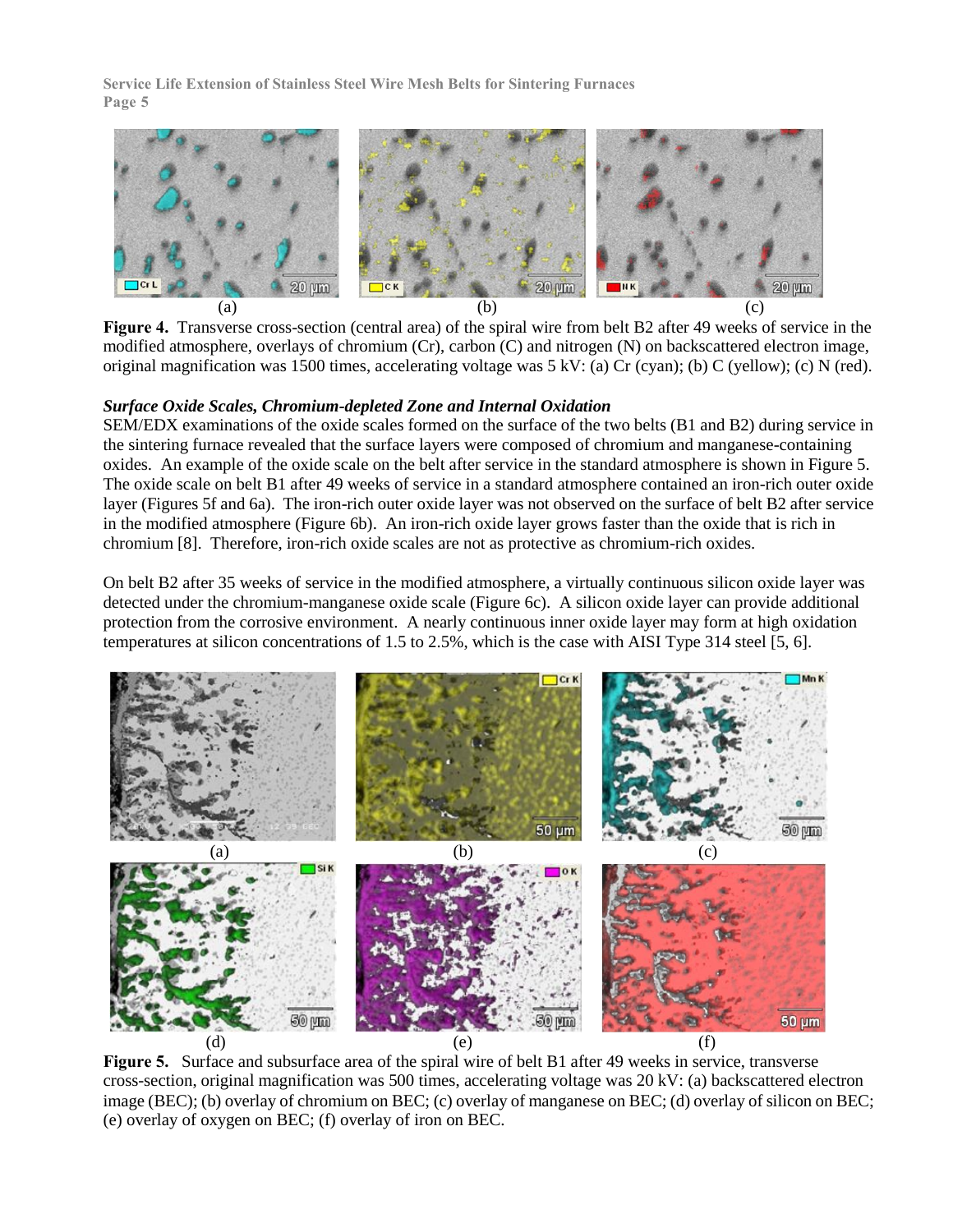

**Figure 6.** Surface and subsurface areas of spiral wires, transverse cross-sections, original magnification was 500 times, accelerating voltage was 20 kV, overlay of iron on BEC: (a) B1 after 49 weeks in service; (b) B2 after 49 weeks in service. Surface and subsurface area of a spiral wire from belt B2 after 35 weeks of service, original magnification was 1000 times, accelerating voltage was 5.0 kV, overlay of silicon on BEC (c).

Another degradation phenomenon involving thermal damage of both belts is internal oxidation. Under the continuous layer of chromium and manganese-containing surface oxide scales, areas of internal oxidation of chromium, manganese and silicon were observed. The internal oxidation depth is highest in the areas containing silicon oxide that was formed along grain boundaries. The internal oxidation depth is uniformly higher in belt B1, as compared to belt B2. Actually, the depth of internal oxidation of belt B2 was limited to 32 µm (1260 microinches) in 20 to 60% of the subsurface area, when measured on transverse cross-sections of the wires and cross-rods (Table III). Overall, the depth of internal oxidation for the samples of the belt after service in the modified atmosphere was about half that for the samples from the standard atmosphere.

| Furnace<br>Atmosphere | Service<br>Time<br>(Weeks) | Rod Wire, $\mu$ m (10 <sup>-3</sup> in.) | Spiral Wire, µm<br>$(10^{-3}$ in.) |                   |  |
|-----------------------|----------------------------|------------------------------------------|------------------------------------|-------------------|--|
| Standard              | 35                         | Prevalent                                | $\leq$ 130 (5.12)                  | $\leq$ 125 (4.92) |  |
|                       |                            | Maximum                                  | 180 (7.09)                         |                   |  |
| Modified              | 35                         | Prevalent                                | < 25(0.98)                         | $\leq 50(1.97)$   |  |
|                       |                            | Maximum                                  | 110(4.33)                          |                   |  |
| Standard              | 45                         | Prevalent                                | $\leq$ 339 (13.35)                 | $\leq$ 223 (8.78) |  |
|                       |                            | Maximum                                  | 344 (13.54)                        | 352 (13.86)       |  |
| Modified              | 45                         | Prevalent                                | $\leq$ 123 (4.84)                  | $\leq$ 116 (4.57) |  |
|                       |                            | Maximum                                  | 158 (6.22)                         | 155(6.10)         |  |
|                       |                            | Low Depth Area*                          | $\leq$ 32 (1.26)                   | $\leq$ 32 (1.26)  |  |

**Table III:** Internal Oxidation Depth in Belts B1 and B2.

\*Low depth area constituted 20 - 60% of the total subsurface area

Beneath the surface oxide scales, chromium carbide-denuded zones with no internal carbide formation (chromium-depleted zones) were observed in both belts B1 and B2. An example of the chromium-depleted zone is shown in Figure 7. Formation of this chromium-depleted region is caused by the consumption of chromium as the oxide is formed and dissolution of near-surface chromium carbides or carbonitrides [6]. Additional phenomena that damage oxide scale and increase consumption of chromium, such as oxide spallation and erosion [6], will affect the size of chromium-depleted zone. The chromium-depleted zone was considerably larger in belt B1 operated in the standard atmosphere, as compared to belt B2 after service in the modified atmosphere.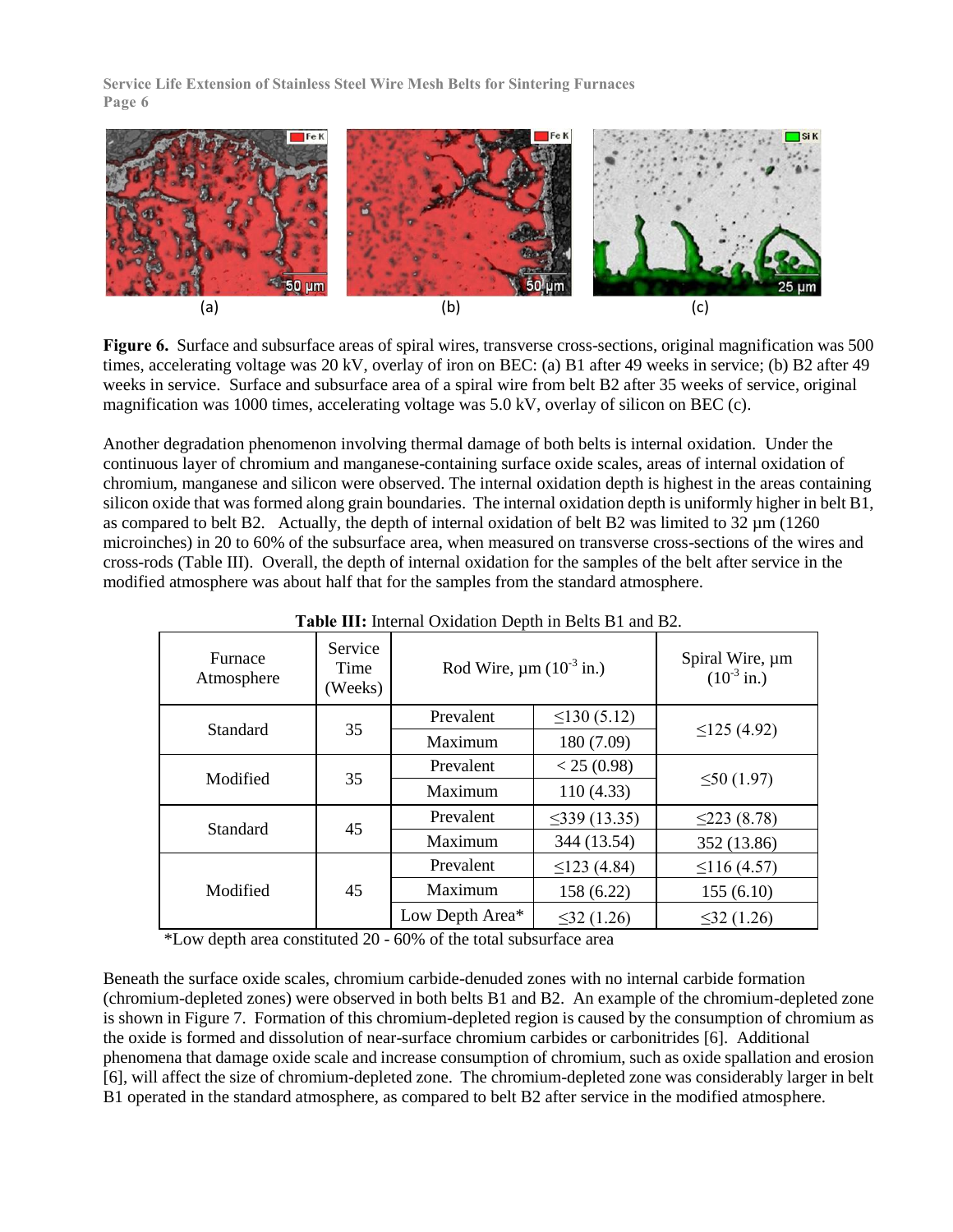

**Figure 7.** Chromium-depleted subsurface zone in a spiral wire from belt B2 after 49 weeks of service: (a) backscattered electron image with an overlay of chromium; (b) chromium distribution along the line shown in Figure 6(a).

In the subsurface regions of belts B1 operated in the standard atmosphere and belt B2 after service in the modified atmosphere, the extent of the chromium-depleted subsurface zone coincided with the depth of intergranular oxidation of silicon, or was higher in the areas of belt B2 where the material was well protected by the surface oxide scale. Two examples of chromium-depleted and internal oxidation zones are presented in Figure 8. Both examples show low-depth zones. However, "low-depth" has a relative meaning, depending on which of the two belts is considered. The difference between belts B1 and B2 is evident and substantial in respect to the width of the chromium-depleted and internal oxidation zone.



**Figure 8.** Low-depth subsurface oxidation of cross-rods from belts after 49 weeks in service, transverse cross-section: (a) belt B1 (standard atmosphere); (b) belt B2 (modified atmosphere).

Oxide scales on the surface of austenitic stainless steels are not fully protective from the high temperature corrosive environment [6-8]. If they were tight and well adherent, they would completely suppress carburization, because there is virtually no solid solubility of carbon in oxides [6]. However, all oxide scales, including  $Cr_2O_3$ that is well recognized for its protective properties, contain pores and cracks [6]. Cracks are formed because of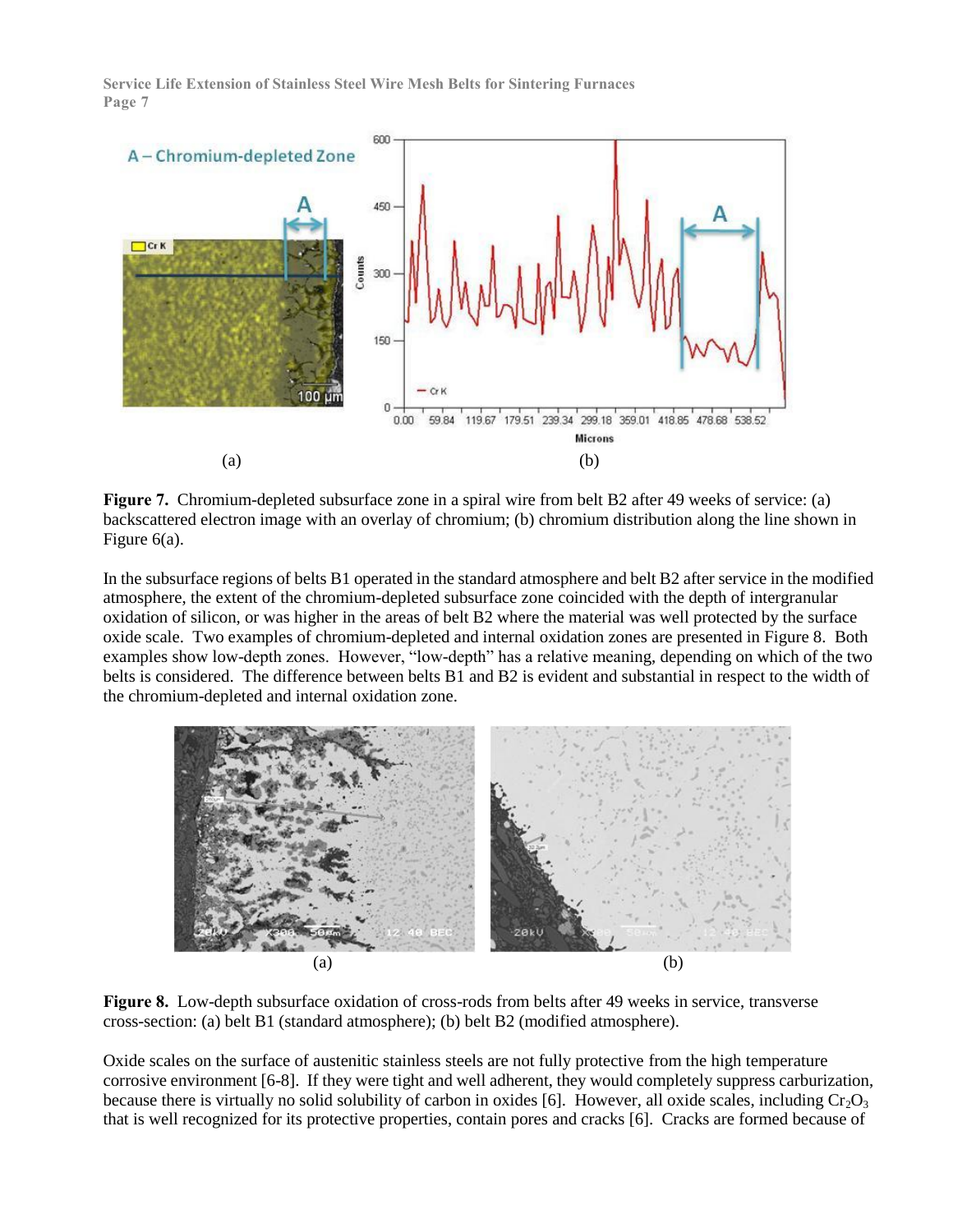creep, fatigue, or thermal cycling [6]. The effect of cracks depends on how fast they can heal, which is related to the rate of strain [6]. Conveyor belts need to be periodically shortened during their service life, because their length increases with time of service in a sintering furnace. Based on the microstructural analysis, cracks in the surface scale, related to load-affected deformation, creep and thermal cycling, seem to result in only minor intergranular oxidation in low-depth oxidation areas of belt B2 operated in the modified atmosphere (Figure 8b). However in some areas, the surface scale may experience additional mechanical damage, which results in more severe subsurface oxidation (for example the area shown in Figure 6b). This effect may be related to the severity of the oxide scale disruption and the furnace zone (temperature) where it occurs.

The dissimilarity in the range and uniformity of the subsurface oxidation can be explained by the difference in time when the protective scale was present at the surface of the belt. In the high heating zone of the furnace, belt B1 operated in the standard atmosphere was not protected by the chromium-rich oxide layer that would inhibit atomic transport necessary for selective internal oxidation to occur. The entire section of the belt was periodically exposed to the corrosive environment inside the sintering furnace. Even though the atmosphere was oxidizing to belt B2 inside the entire furnace, occasionally the protective oxide scale was mechanically disrupted, which resulted in increased internal oxidation in some areas of this belt. Nevertheless, even in the most severely attacked regions of belt B2, the internal oxidation depth was considerably lower than the oxidation depth in the subsurface area of belt B1 operated in the standard atmosphere.

The protective scale on belt B1 was repeatedly rebuilt when the reduced section of the belt moved to the oxidizing atmosphere of the cooling zone. This frequent reformation of the new surface scale consumed subsurface chromium. Furthermore, extensive oxidation of chromium in the subsurface region led to the increase in depth of the chromium-depleted zone of belt B1 operated in the standard atmosphere. These effects resulted in the higher depth of the chromium-depleted zone of belt B1, as compared to belt B2 operated in the modified atmosphere.

#### *Chemical Composition*

Chemical analysis of the belt materials after 35 and 49 weeks of service revealed that both materials absorbed carbon and nitrogen during service in the sintering furnace. The ingress of carbon into the belt materials was much smaller than the absorption of nitrogen. For example, in belt B2, the nitrogen content increased from the original 0.02% to the average of 0.93%, whereas carbon concentration increased from the original 0.03% to the average of 0.26% after 49 weeks of service. The major difference between belts B1 and B2 is not the carbon concentration, but the nitrogen content related to the amount of nitrogen absorbed by the belt material during service. The amounts of chromium-rich carbides, nitrides or carbonitrides on grain boundaries and within grains depend on the carbon and nitrogen contents of the material. The average combined carbon and nitrogen concentrations, presented in Figure 9, are higher for belt B1 operated in the standard temperature, which is in agreement with the observed higher concentration and size of precipitates in this belt material, as compared to the material of belt B2 after the same service times. In addition, the increase in the average combined carbon and nitrogen concentrations between 35 and 49 weeks in service was also higher for belt B1 after service in the standard atmosphere. The lower pickup of nitrogen by belt B2 operated in the modified atmosphere, as compared to belt B1 after the same time of service can be explained by protective properties of surface oxide scale on the surface of this belt. Most importantly, the protective chromium-rich oxide scale on the surface of belt B1 is destroyed in the reducing nitrogen-hydrogen atmosphere of the high heating zone exposing the surface to molecular nitrogen from the furnace atmosphere. Molecular nitrogen can be severely nitriding for austenitic stainless steels at the high temperatures that are characteristic of the high heating zone of a sintering furnace [7, 11].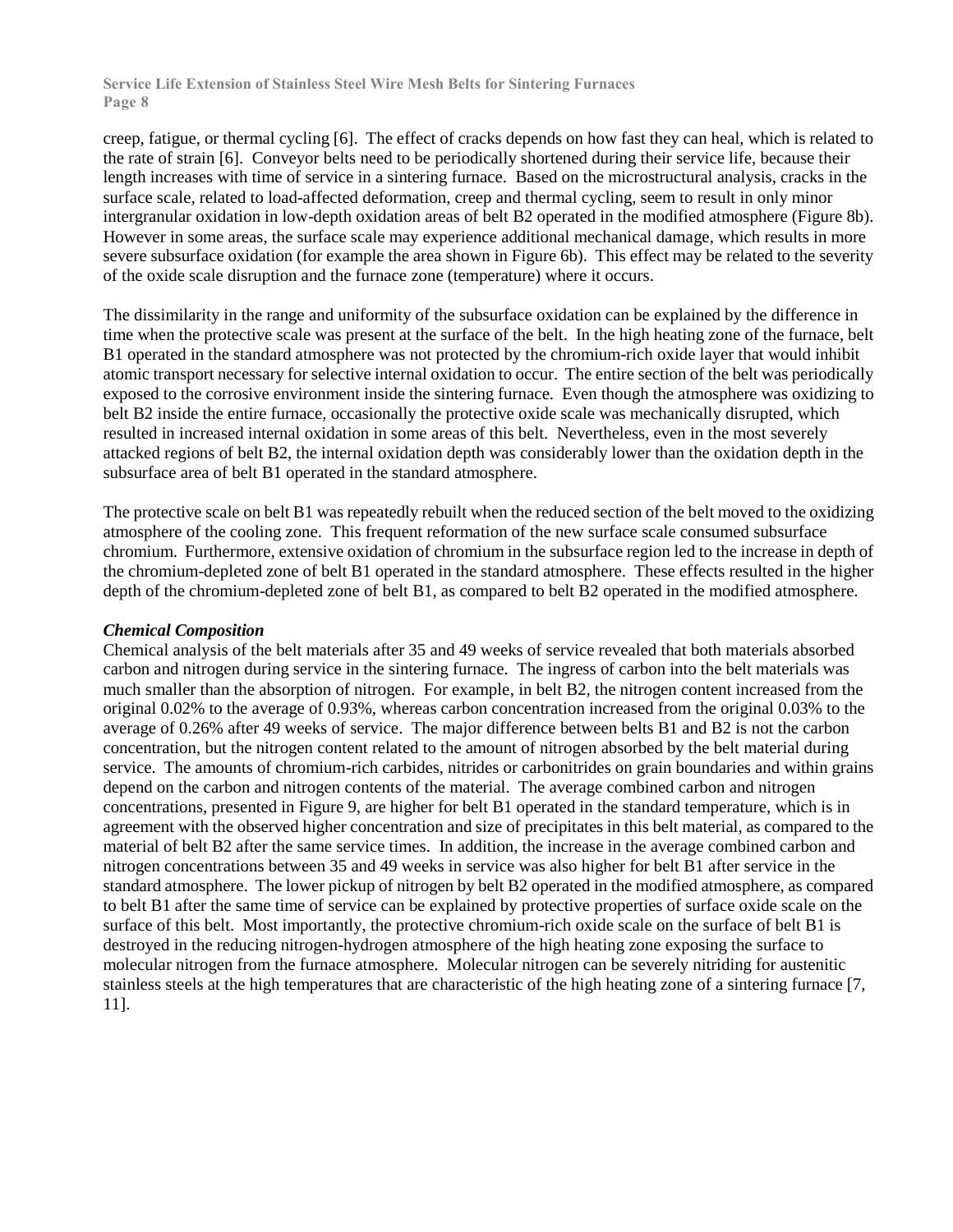



#### *Tensile Properties*

Tensile properties of the cross-rods removed from belts B1 and B2 are shown in Figure 10. Average tensile strength, yield strength and elongation decrease with time in service. The reduction in tensile strength and elongation between 35 and 49 weeks of service was statistically significant for both belts. In addition, the average tensile strength, yield strength and elongation of the material of belt B2 operated in the modified atmosphere are higher, as compared to belt B1. Tensile strength of belt B2 is significantly higher than tensile strength of belt B1 after the same times of service. In addition, yield strength of belt B2 after 49 weeks in service is significantly higher than the yield strength of belt B1 after the same service time. The difference in elongation between the two belts after 35 weeks in service is also statistically significant (Figure 11).



**Figure 10.** Tensile strength, yield strength and elongation of cross-rods removed from belts B1 and B2 after 35 and 49 weeks of service in a sintering furnace.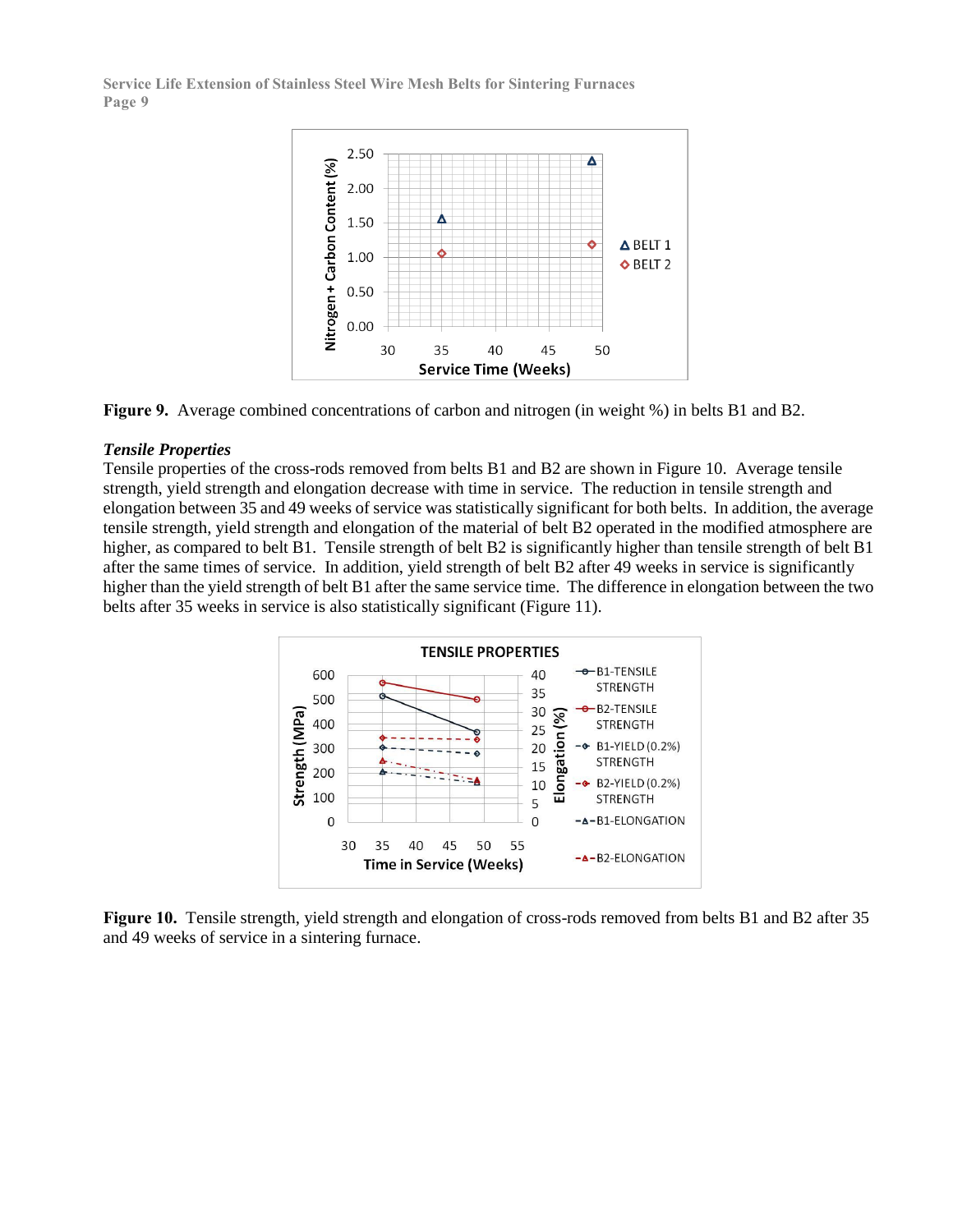

**Figure 11.** Tensile properties of cross-rods removed from belts B1 and B2; 95% confidence intervals for: (a) tensile strength; (b) yield strength; (c) elongation.

Carburization and nitridation-related precipitation of particles leads to loss of low temperature ductility and may affect the creep properties [6, 8]. Elongation is a measure of low temperature ductility. The tensile tests revealed that materials of both belts B1 and B2 become more brittle with time of service. Belt B1, as compared to B2, is significantly more brittle after 35 weeks of service. Even though the average elongation of the B2 cross-rods was higher than the corresponding value of belt B1, the difference in elongation is not statistically significant, which may be related to the low number of test samples. Nevertheless, cross-rods of belt B2 are significantly stronger after 49 weeks of service.

Carburization and nitridation may have only minor effect on tensile strength of stainless steels, as indicated by Grabke and Pillai [6, 8]. However, the tensile test results revealed that strength of the material decreased with time and was significantly lower for belt B1 operated in the standard atmosphere than for belt B2 after service in the modified atmosphere. These results suggest that the depth of the chromium-depleted zone which contains areas of internal oxidation, including intergranular oxidation, affects the strength of conveyor belts. Microhardness tests of the particle-containing regions and the chromium-depleted zones revealed that the microhardness of the latter was significantly lower, which indicates that the chromium-depleted zones have a lower strength. This indication, in combination with the larger size of the chromium-depleted zones of belt B1, may explain differences in strength of cross-rods from belts B1 and B2.

Assuming that the tensile strength is the main factor determining the service life of the belt and the tensile strength – time relationship is nearly linear between 35 and 49 weeks ( $y=10.597x + 887.3$ ), the material deterioration level of belt B2 after 49 weeks of service in the modified atmosphere (tensile strength of 500 MPa) corresponds to the deterioration level of belt B1 after only 36.5 weeks of service in the standard atmosphere. So, belt B2 needed an additional 12.5 weeks to reach the same level of deterioration as belt B1 after 36.5 weeks. Using 36.5 weeks as the reference point, the new atmosphere increased the service life of belt B2 by at least 34%.

#### *Quality Control of Sintered Parts*

Routine quality control tests and measurements have not revealed any problems related to the change from the standard to the modified furnace atmosphere. Additional statistical analysis conducted on two part types made of MPIF FN-0205 material did not detect any significant difference in the apparent hardness HRC and dimensions of the same type parts sintered in the standard and in the modified furnace atmospheres.

#### *Thermodynamic Calculations*

An oxidation-reduction diagram for the Fe-23Cr-19Ni system and pure iron under total pressure of 101325 Pa (1 atm) and partial pressure of hydrogen equal to 6079.5 Pa (0.06 atm), which corresponds to 6% (by volume) of hydrogen in the furnace atmosphere, is presented in Figure 12. The Fe-23Cr-19Ni system represents the main components of an austenitic AISI Type 314 stainless steel, and iron is the main component of MPIF F-0000,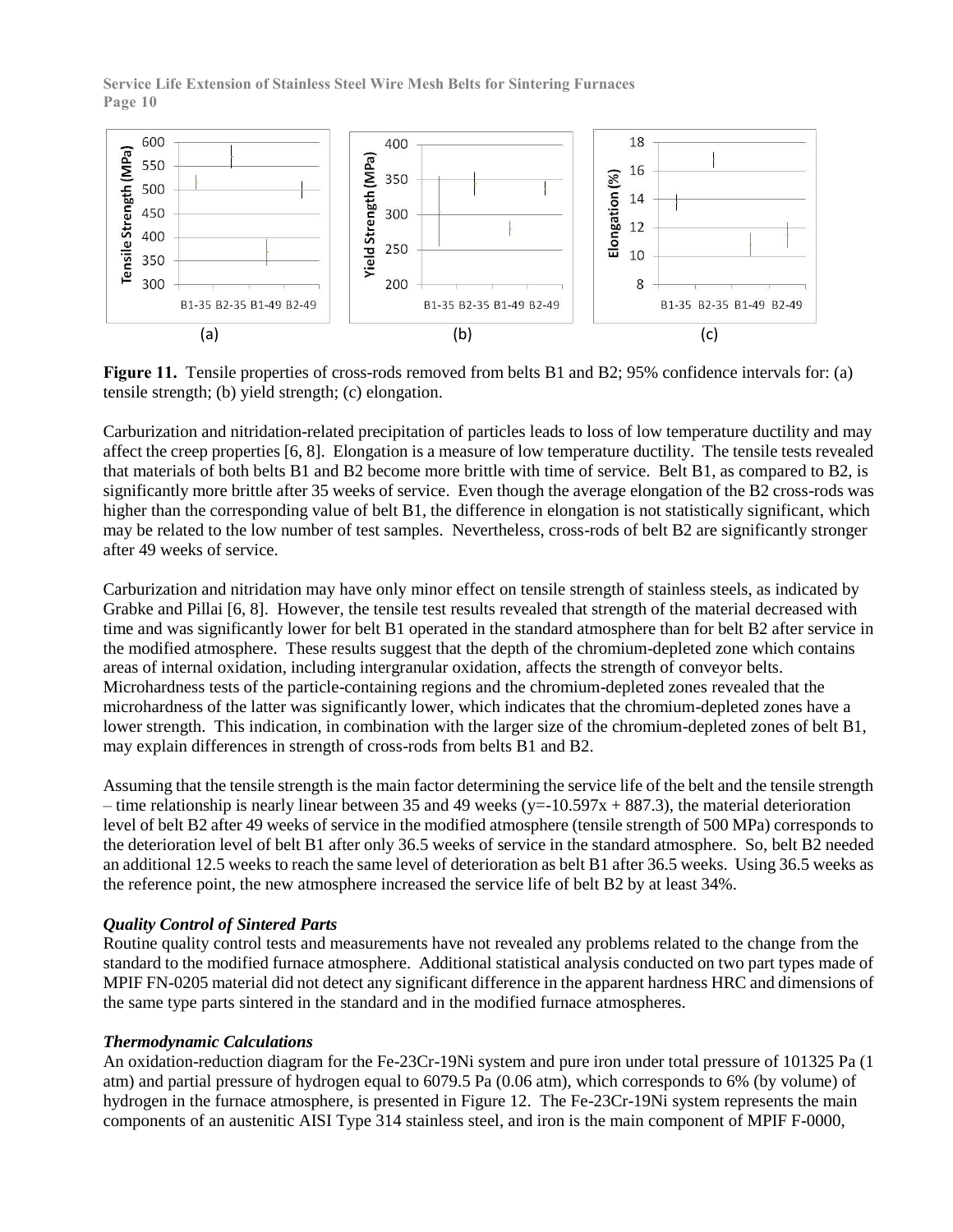F-0005, F-0008, FC-0205, FC-0208, and FN-0205 powder metal materials which were sintered in the stainless steel belt experiments conducted in this study. Addition of 2% Mn to the Fe-23Cr-19Ni system has virtually no effect on the location of oxidation-reduction curve in the temperature-dew point coordinates. The oxidation-reduction curves were calculated using FactSage™ software [12]. The diagram in Figure 12 shows that the dew point of -40 to -37 °C (-40 to -35 °F), which was maintained throughout the test in the modified atmosphere, was oxidizing to the stainless steel belt at the sintering temperature of 1129 °C (2065 °F) and at the same time was reducing to the sintered metal powder materials (point B in Figure 12). The position of point A in Figure 12 corresponds to the dew point and temperature of the standard furnace atmosphere in the high heating zone. The conditions indicated by point A are reducing to the austenitic stainless steel belt.





#### **CONCLUSIONS**

The groundwork of this study was to compare degradation of two stainless steel wire mesh belts, one of which was exposed to a typical nitrogen-6% hydrogen atmosphere and the other to an atmosphere modified using a newly developed cost effective humidification system. It was found during this evaluation that the belt used in the humidified atmosphere was better protected from the adverse effects of corrosive environment, such as oxidation, nitridation and carburization, than the belt operated in a standard nitrogen-6% hydrogen gas mixture. This superior protection is attributed not only to the continuous presence of the oxide scales on the belt surface, but also to better properties of the surface oxide layer. Improved protection resulted in a lower rate of nitridation, which delayed embrittlement, as well as decreased rate of chromium depletion and reduced internal oxidation, which postponed loss of strength. Overall, the depth of internal oxidation for the samples of the belt B2 after service in the modified atmosphere was about half that for the samples from the standard atmosphere.

The superior protection of the belt B2 operated in the modified atmosphere affected the concentration and size of the particles and the length of the continuous chains of the particles on grain boundaries (carbonitrides and nitrides) and delayed the material deterioration. Higher concentration and size of the particles and the length of the continuous chains of particles on the grain boundaries in the microstructure of belt B1, as compared to the corresponding samples of belt B2, indicate that the deterioration of belt B1, which was exposed to the standard atmosphere, is more advanced. Assuming that the tensile strength is the main factor determining the service life of the belt and using 36.5 weeks as the reference point, the new atmosphere increased the service life of belt by at least 34%. The newly developed humidification system reduces the rate of service-related material deterioration and thus extends service life of stainless steel wire mesh belts.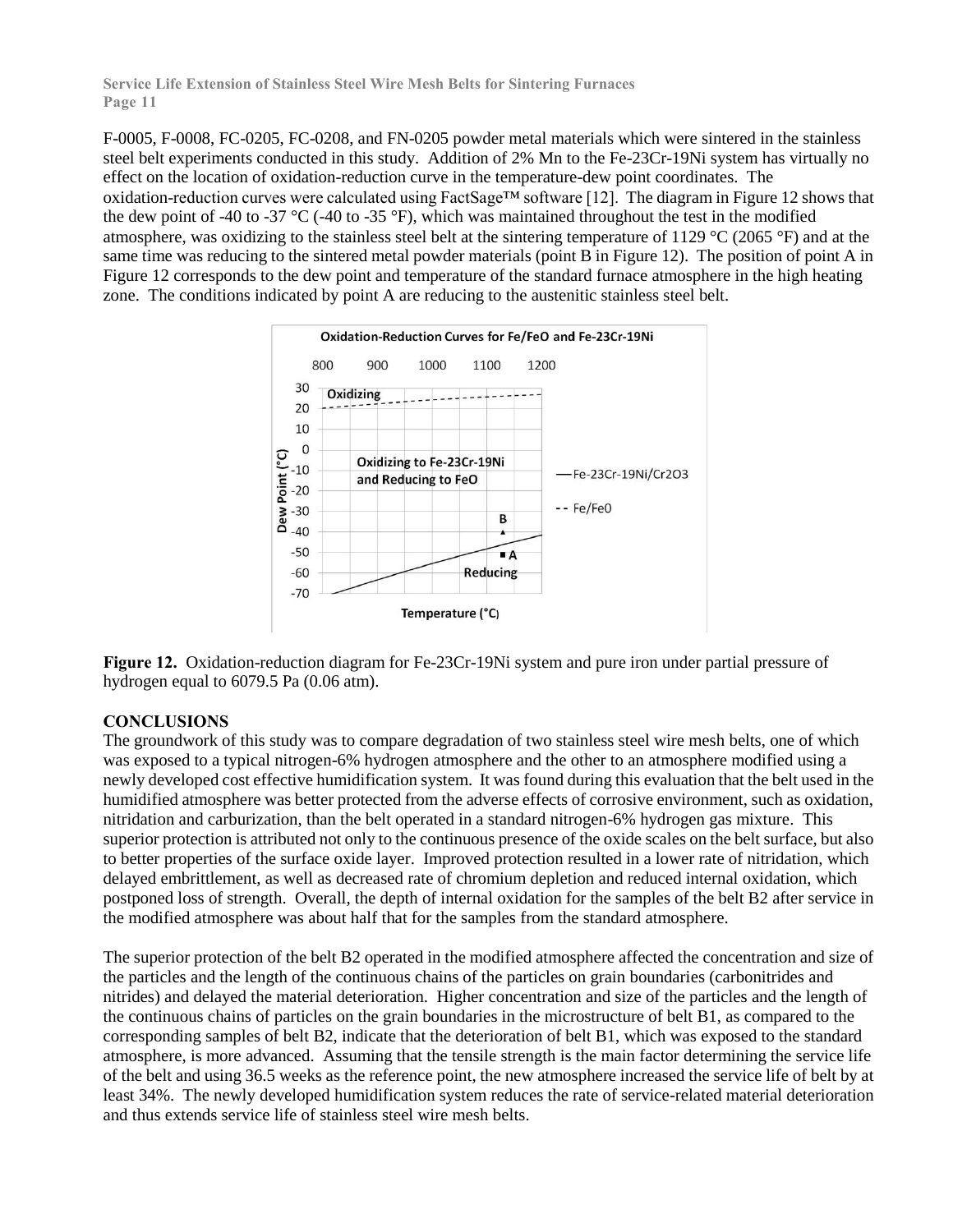### **ACKNOWLEDGEMENTS**

The authors are grateful to Mr. James Stets for assistance in SEM/EDX analysis and Mr. John L. Green for help with sample preparation and on-site equipment installation.

This paper was first presented at PowderMet 2011 and was published in the conference proceedings.

#### **REFERENCES**

- 1. G.D. Smith and R.A. Smith, "Characteristics of Current and Advanced Wire Mesh Belt Alloys for Sintering Furnaces", *Industrial Heating*, October 1995, pp. 61-63.
- 2. G.D. Smith, H.L. Flower and R.D. Riva, "Alloy Selection Criteria for High Temperature Sintering Belts", *Advances in Powder Metallurgy & Particulate Materials*, compiled by C.L. Rose and M.H. Thibodeau, Metal Powder Industries Federation, Princeton, NJ, 1999, part 3, pp. 17-28.
- 3. M.F. Coyle and R.D. Riva, "Finite Element Analyses of Wire Mesh Furnace Belts", *Advances in Powder Metallurgy & Particulate Materials*, compiled by H. Ferguson and D.T. Whychell, Metal Powder Industries Federation, Princeton, NJ, 1999, part 1, pp. 83-93.
- 4. J.G. Marsden, D.J. Bowe, K.R. Berger and D. Garg, D.L. Mitchell, "Atmospheres for Extending Life of Belts within Sintering Furnaces", U.S. Patent No. 5,613,185, March 18, 1997.
- 5. Passport to Steel powered by CASTI, ASTM International, *http://www.casti.ca/database/*
- 6. H. J. Grabke, *Carburization – A High Temperature Corrosion Phenomenon*, MTI publication no. 52, 1998, Material Technology Institute of the Chemical Process Industries, St. Louis, MO.
- 7. G. Y. Lai, *High Temperature Corrosion and Materials Applications*, 2007, ASM International, Materials Park, OH.
- 8. S. R. Pillai, "High Temperature Corrosion of Austenitic Stainless Steels", *Corrosion of Austenitic Stainless Steels: Mechanism, Mitigation and Monitoring"*, edited by H.S. Khatak and B. Raj, Woodhead Pub., Cambridge, UK, Alpha Science, Pangbourne, UK, 2002, pp. 265-286.
- 9. ASTM A370-10, Standard Test Methods and Definitions for Mechanical Testing of Steel Products.
- 10. ASTM E8-09, Standard Test Methods for Tension Testing of Metallic Materials.
- 11. R.H. Shay, T.L. Ellison and K.R. Berger, "Control of Nitrogen Absorption and Surface Oxidation of Austenitic Stainless Steels in H<sub>2</sub>-N<sub>2</sub> Atmospheres", 1983, Air Products Technical Data, Air Products and Chemicals, Inc., Allentown, PA.
- 12. FactSage™ thermochemical software and database package developed jointly between Thermfact/CRCT (Montreal, Canada) and GTT-Technologies (Aachen, Germany), version 6.2, 2010.